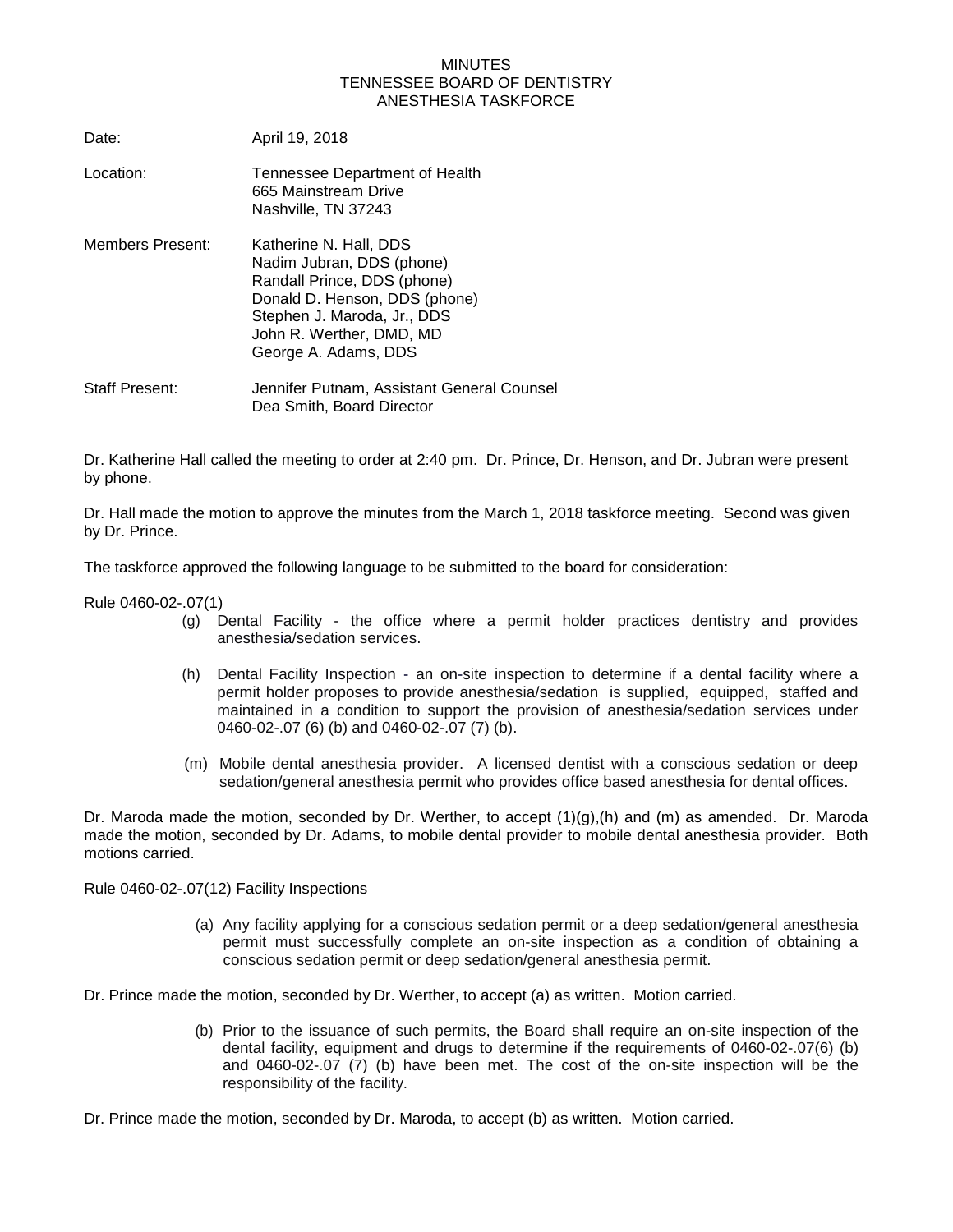- (c) All facilities wherein conscious sedation and/or deep sedation/general anesthesia may be administered shall be inspected once every five (5) years beginning from the date of the initial permit to ensure that the facility has remained in compliance of 0460-02-.07(6) (b) and 0460-02-.07 (7) (b). The permit will be renewed upon successful completion of the required inspection.
- Dr. Maroda made the motion, seconded by Dr. Werther, to accept (c) as written. Motion carried.
	- (d) The facility must be notified in writing by the Board within 120 days prior to the expiration date of when inspection is required. The notice will also include a Board inspection form to be completed by the individual; organization or agency conducting the inspection.
- Dr. Maroda made the motion, seconded by Dr. Prince, to accept (d) as amended. Motion carried.
	- (e) The inspection must be performed by an individual, organization or agency that has been approved by the Board. The facility must complete the inspection prior to the permit expiration date. Upon conclusion of the inspection, the facility must receive either a pass or fail recommendation.

Dr. Henson made the motion, seconded by Dr. Adams, to accept (e) as amended. Motion carried.

Due to an emergency, Dr. Hall had to leave the meeting. For the record, Ms. Putnam confirmed by roll call that all members had the materials in front of them and that they were present either in person or by phone. Ms. Putnam filed the Determination of Necessity for an electronic meeting on April 20th.

> (f) The result of the inspection must be submitted within 30 days after completing the inspection. Both the facility and the Board must receive the result of the inspection. The result of the inspection can be sent to the Board administrative office by regular or electronic mail. The Board is not bound by this recommendation.

Dr. Maroda made the motion, seconded by Dr. Adams, to accept (f) as amended. Motion carried.

(g) The Board consultant will make the determination whether the facility has passed or failed the inspection. The Board will notify the facility in writing of its findings within 30 days after receiving the pass/fail recommendation.

Dr. Maroda made the motion, seconded by Dr. Adams, to accept (g) as amended. Motion carried. Dr. Jubran made the motion, seconded by Dr. Werther, to delete the word "final" from (g). The motion carried.

- (13) Failure to comply with inspection
	- (a) Any facility with missing or malfunctioning equipment or that is not in possession of the required drugs; shall cease administering anesthesia until any deficiencies have been remedied and the Board is in timely receipt of proof that the deficiencies have been rectified.
- Dr. Maroda made the motion, seconded by Dr. Henson, to accept (a) as amended. Motion carried.
	- (b) If a facility fails to meet the inspection requirements because of extenuating circumstances, it may submit a written request for an extension of time to complete the requirements. The written request must include a complete explanation of the circumstances and the facility's plan for completing the inspection requirement. If an extension is granted after review of the written request, the Board consultant shall establish the duration of the extension for the facility to meet the inspection requirements.
- Dr. Jubran made the motion, seconded by Dr. Henson, to accept (b) as amended. Motion carried.